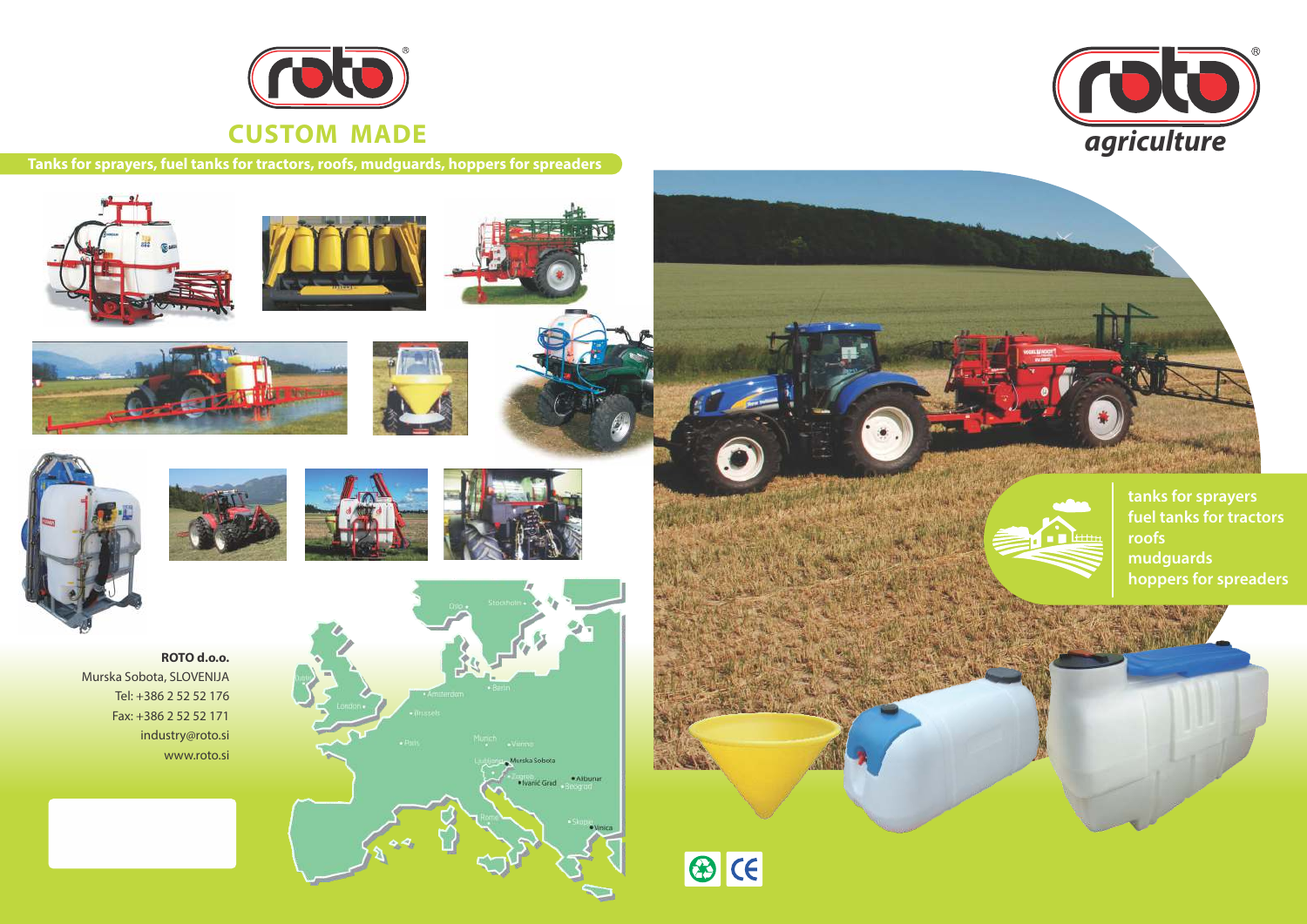#### **INTRODUCTION**

Roto is a global producer of the high quality plastic products and well-known brands. The headquarters is located in Murska Sobota, subsidiaries and distributors in other 20 countries all over the world. The main advantages are innovations and adding value. The growth of company is 20-30% annually. We develop strong relationship with our customers with innovative solutions to increase their competitive advantages and customer satisfaction. We develop plastic solutions where it takes only few days to get from the idea to the product.

#### **ROTOGROUP**

We develop products together with customers, create prototypes and moulds in own house and manufacture plastic products few days after. With our flexibility we enable them to achieve competitive advantages with quick reaction on market needs, to simultaneously create products regarding their requirements and decreasing costs.

The group of companies ROTO is in private ownership and is led by the founder Štefan Pavlinjek. The ROTO business system involves strong R&D, purchasing of raw material, mould production, manufacturing, marketing and sales, distribution and logistic of plastic products in over 20 countries. We deliver products to the customer all over Europe with RotoTrucks. Own transport-park enables us to deliver JIT and lower the costs.

#### **IT TAKES ONLY FEW DAYS FROM THE IDEA TO THE PRODUCT**

#### **CONSULTING AND PROJECT TEAMS**

Our R&D department works as a technical consultant for the customer from the idea of the new product, offering assistance on polymers, product design, surface treatments, development of innovative processes and applications. We develop over 100 products annual. Plastic resins are transformed to special shapes with following technologic processes: thermoforming, injectionmoulding and rotomoulding. We finish products with laser and robots. For products we select appropriate materials, which increase their applicability and durability. In 1996 we received the ISO 9001 certificate.

Our products have common characteristics: a deep aesthetic content, combined with high product functionality and performances. For these reasons, through R&D, we focus on the continuous innovation of materials, design and process in order to guarantee higher quality standards to our customers.

#### **PROTECTION OF ENVIRONMENT**

We recycle polymers and use them for special group of products. We develop also products that keep natural wealth. Our responsibility to the environment confirms many rewards, like international reward for ecological partnership and innovation purifying system.

• 35 years **TRADITION** in tanks production

• **FLEXIBILITY**: quick delivery and orders of small quantities

• tanks in **ALL COLOURS**

• organize our own **TRANSPORT**

• own **MOULD PRODUCTION** and **R&D** departement

• excellent **QUALITIY**; ISO standards

• offers **COVERS** and **EQUIPMENT**

• **ECOLOGICAL** tanks production

• **RECYCLING** of old products

• Strong **REFERENCES**









#### **Advantages of polyethilen**

**ROTO TANKS:**



**TIP ATIS -** 220 L, 330 L, 440 L, 660 L



| <b>Capacity</b> | Art.Nr. | д    | R   |     |
|-----------------|---------|------|-----|-----|
| 220 L           | 7508    | 1000 | 500 | 600 |
| 330 L           | 9300    | 1200 | 600 | 600 |
| 440 L           | 7104    | 1200 | 600 | 700 |
| 660 L           | 7683    | 1500 | 600 | 830 |



# **OTHER PRODUCTS | ANDERE PRODUKTE | OSTALI PROIZVODI MIXERS**





# **MUDGUARD | KOTFLÜGEL | BLATNIK**



| Art Nr |     |      |     |
|--------|-----|------|-----|
| 7353   | 400 | 2027 | 970 |
| 7785   | 550 | 2027 | 970 |
| 7355   | 700 | 2027 | 970 |



7



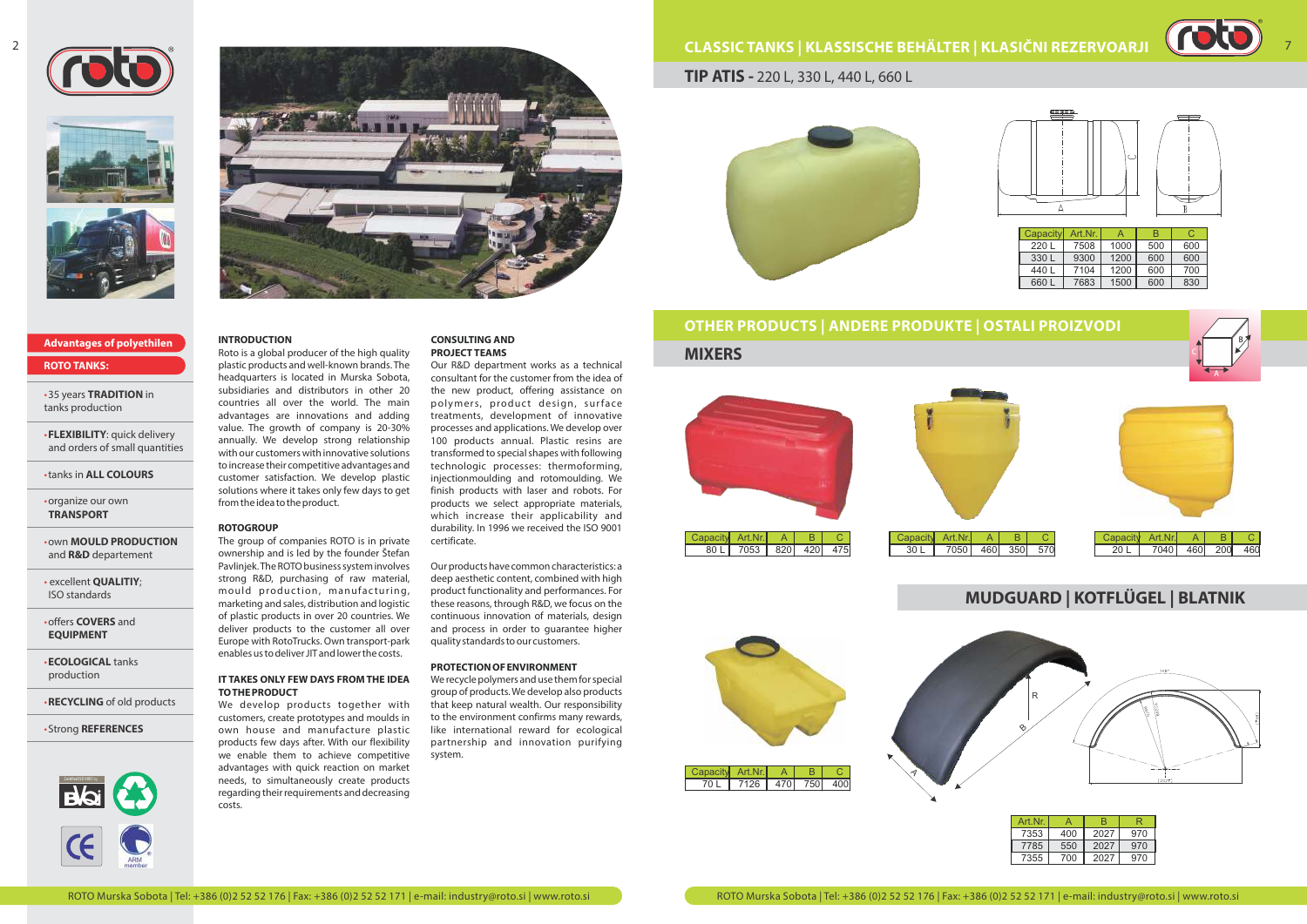$\blacktriangleleft$  $\mathbf{r}$ C



### **TYPE EOL -** 220 L, 330 L, 440 L, 550 L, 660 L - **ALL ON THE SAME FRAME**



# **MOUNTED TANKS | TRAGENDE BEHÄLTER | NOŠENI REZERVOARJI**

## **TYPE MANTRA -** 600 L, 800 L, 1000 L

# **TRAILED TANKS | ZIEHENDER BEHÄLTER | VLEČENI REZERVOARJI**

**TYPE ARTIK -** 2000 L, 3000 L











| <b>Capacity</b> | Art.Nr. |                            | B   | C    |     |     |  |  |
|-----------------|---------|----------------------------|-----|------|-----|-----|--|--|
|                 |         |                            |     |      |     |     |  |  |
| 600L            | 7509    | 1120                       | 620 | 1380 | 490 | 570 |  |  |
| 800L            | 7502    | 1250                       | 420 | 1800 | 660 | 770 |  |  |
| 1000L           | 7052    | 1350                       | 320 | 1800 | 660 | 770 |  |  |
| 15L             | 7139    | Built-in hand washing tank |     |      |     |     |  |  |
| 60 L            | 7584    |                            |     |      |     |     |  |  |
| 80 L            | 7582    | Circuit-washing tank       |     |      |     |     |  |  |





60 L Circuit-washing tank for 600 L 80 L Circuit-washing tank for 800 L, 1000 L

15 L Built-in hand washing tank



20 L Built-in hand washing tank

## **TYPE SYNERGY -** 400/40 L, 600/60 L





| Capacity  | Art.Nr. |                            |                                            |  | D I |  |  |  |
|-----------|---------|----------------------------|--------------------------------------------|--|-----|--|--|--|
| 400/40 LI | 9351    |                            | 1200 1090 750 650 700 390 1100             |  |     |  |  |  |
| 600/60 LI | 9352    |                            | 1200   1280   750   650   700   580   1100 |  |     |  |  |  |
| 15 L      | 9350    | Built-in hand washing tank |                                            |  |     |  |  |  |





15 L Built-in hand washing tank

200 L Circuit-washing tank for 2000 L 300 L Circuit-washing tank for 3000 L

| Capacity        | Art.Nr. |                                    |      |      |  |  |
|-----------------|---------|------------------------------------|------|------|--|--|
| 2000L           | 7522    | 1325                               | 1020 | 810  |  |  |
| 3000L           | 7524    | 1700                               | 1395 | 1200 |  |  |
| 20 <sub>L</sub> |         | 1901189 Built-in hand washing tank |      |      |  |  |
| 200 L           | 1901221 |                                    |      |      |  |  |
| 300             | 1901122 | Circuit-washing tank               |      |      |  |  |